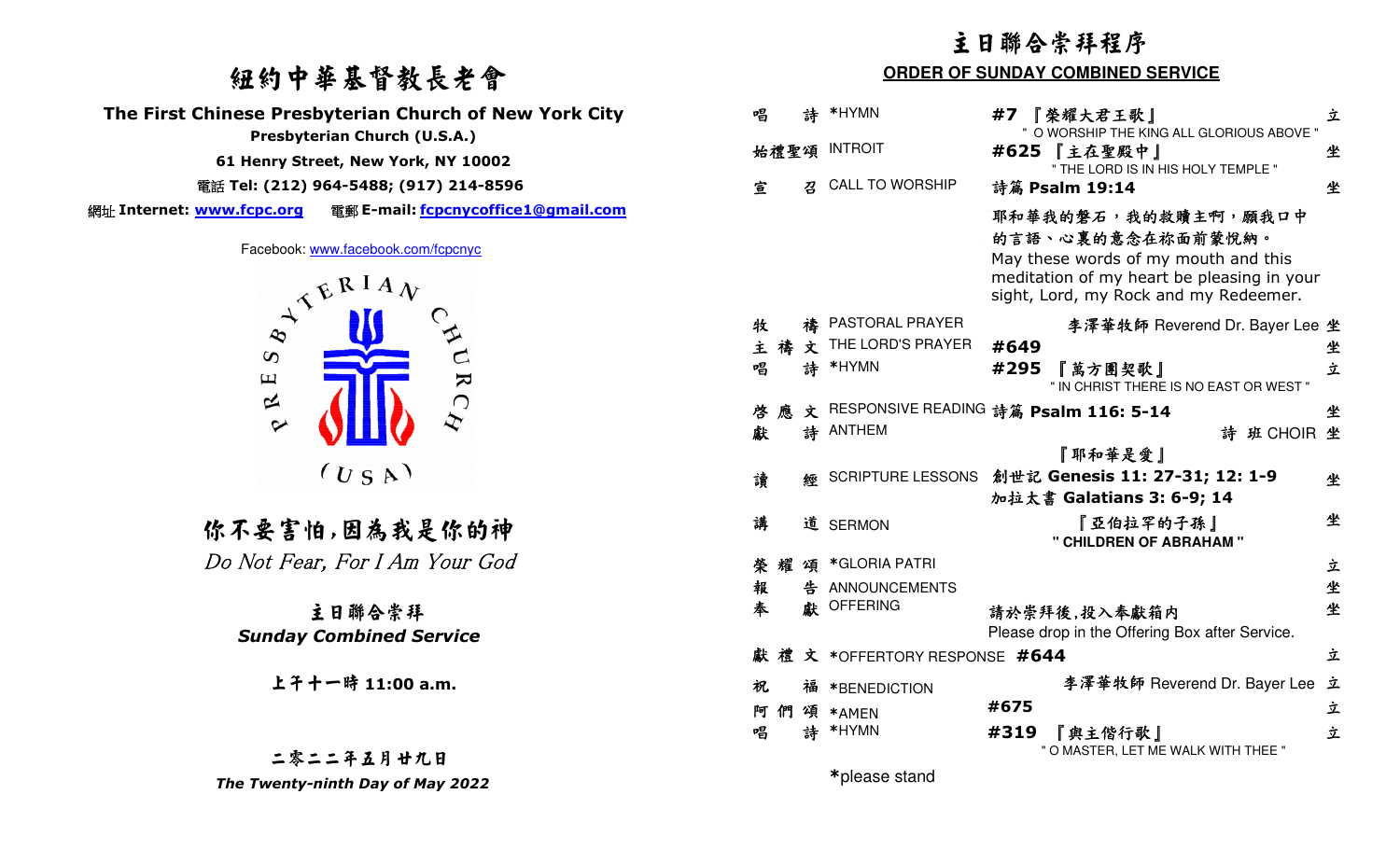# 啟應文: 詩篇 <sup>116</sup>篇 5-14<sup>節</sup>

- 主席啓: 耶和華有恩惠,有公義。我們的上帝以憐憫為懷。
- 會眾應: 耶和華保護愚人。我落到卑微的地步,祂救了我。
	- 啓: 我的心哪,你要仍歸安樂,因為耶和華用厚恩待你。
- 應: 主阿,你救我的命,免了死亡,救我的眼,免了流淚 ,救我的腳,免了跌倒。
- 啓: 我要在耶和華面前,行活人之路。
- 應: 我因信,所以如此說話.我受了極大的困苦。
	- 啓: 我曾急促地說,人都是說謊的。
- 應: 我拿甚麼報答耶和華向我所賜的一切厚恩。
	- 啓: 我要舉起救恩的杯,稱楊耶和華的名。
	- 應: 我要在祂眾民面前向耶和華還我的願。

### **Responsive Reading: Psalm 116: 5-14**

- 5 Gracious is the Lord, and righteous; our God is merciful.
- 6 The Lord protects the simple; when I was brought low, He saved me.
- 7 Return, O my soul, to your rest, for the Lord has dealt bountifully with you.
- 8 For you have delivered my soul from death, my eyes from tears, my feet from stumbling.
- 9 I walk before the Lord in the land of the living.
- 10 I kept my faith, even when I said, "I am greatly afflicted";
- 11 I said in my consternation, "Everyone is a liar."
- 12 What shall I return to the Lord for all His bounty to me?
- 13 I will lift up the cup of salvation and call on the name of the Lord,
- 14 I will pay my vows to the Lord in the presence of all his people.

## 報告事項

# 1. 歡迎首次參加主日崇拜之新朋友,盼望你能繼續參加聚會,散會後請<br>- 留下姓名,通訊處及電話與司事,以便教會與你聯絡。

We extend our welcome to those who are worshipping with us for the first time today. Please leave your name, address and phone number with the ushers so that we can contact you in the future. We hope to

- 
- 
- 
- 
- 



**等多年 取締事有意念。本会、政府的上等以降的具体。** 12、指令的大家的人。 12、指令:<br><br>
2. 在于2013年,1992年,1992年,1993年,1993年,1993年,1993年,1993年,1993年,1993年,1993年,1993年,1993年,1993年,1993年,1993年,1993年,1993年,1993年,1993年,1993年,1993年,1993年,1993年,1993年,1993年,1993年,199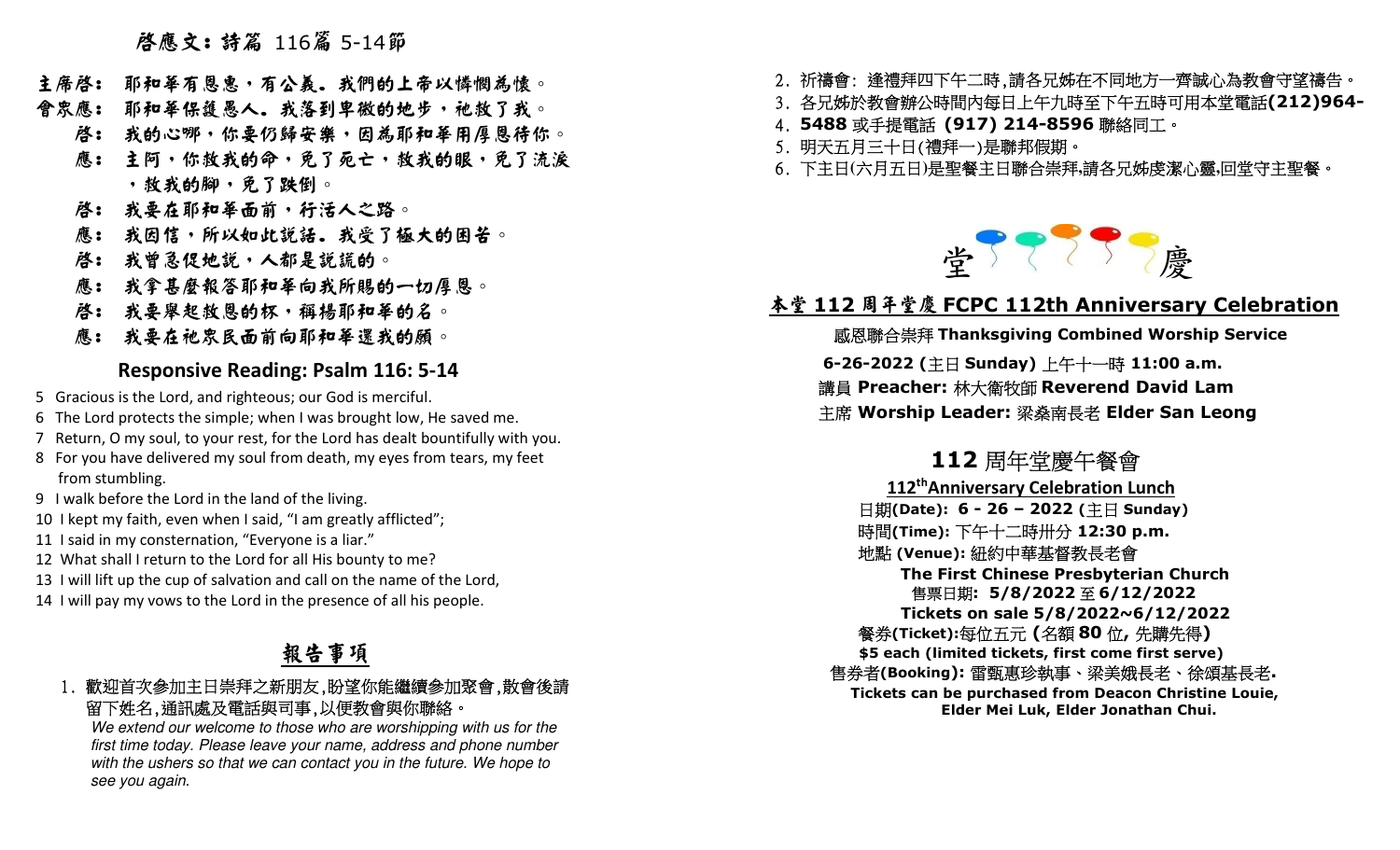### **誠聘主任牧師**

**紐約中華基督教⻑老會誠聘主任牧師。**

**具美國⻑老會 (Presbyterian Church USA) 認同之神學學位,** 

**三年服務堂會經驗, 需能講流利粵語, 及具備英語溝通能力。** 

**請寄履歷致:PNC,**

The First Chinese Presbyterian Church

61 Henry Street, New York, NY 10002, <u>或電郵 f<mark>cpcsession@gmail.com</mark></u>

The First Chinese Presbyterian Church is seeking a Pastor (Head of Staff). The candidate should possess qualifications acceptable by the Presbyterian Church (USA) for Minister of Word and Sacrament, with 3 years of pastoral experience, and fluency in Cantonese and spoken English. Please send resume to: PNC,

The First Chinese Presbyterian Church,

61 Henry Street, New York, NY10002, or Email: f**cpcsession@gmail.com** 

### **誠聘 Position Vacant**

**紐約中華基督教⻑老會誠聘幹事。**

**須有大學學歷; 能講流利粵語; 及具備英語,華語溝通能力**;

**中,英文,電腦打字。 請寄履歷致:**Administrative Assistant

The First Chinese Presbyterian Church

61 Henry Street, New York, NY 10002, <u>或電郵 f<mark>cpcny@yahoo.com</mark></u>

The First Chinese Presbyterian Churchis seeking an Administrative Assistant:

 The candidate should have some college credits; fluency in Cantonese; spoken English and Mandarin; and ability to type English and Chinese.Please send resume to:

Administrative Assistant

The First Chinese Presbyterian Church,

61 Henry Street, New York, NY10002, or Email: fcpcny@yahoo.com

### 詩班獻詩歌詞

#### 耶和華是愛

1 耶和華是愛,讓我安歇青草溪水邊, 神令我省察心中的幽暗,共同度每一天。2 耶和華是愛,在困境中祂保守引牽, 神為我擺設豐足的恩惠,在危難也不會變。副歌:在世間,主恩與共,祂的愛常在我身邊,神為我施恩惠保守勉勵,共同度此世, 耶和華是愛,讓我安歇青草溪水邊,無限滿足快樂湧於心裏,在危難也不會變。

### 代禱事項

- 1.為本堂各同工、全體長老、執事、董事在教會中事奉的心志禱告。
- 
- 
- 2.為祈禱會禱告。求聖靈感動更多弟兄姊妹同心合意為教會守望。<br>3.為紐約市華埠社區禱告。願本堂藉著崇拜、關懷、社區服務、網絡廣播(節目廣傳福音。<br>第日廣傳福音。<br>4.為身體和心靈軟弱的弟兄姊妹禱告。求主醫治,使他們早日康復:<br>吳秀琼女士、林伍新蘭女士、陳玉金女士、張淑德女士、劉浪波夫人<br>朱譚綺琪女士、陳曾惠英長老、曾偉青長老之母親、唐顯慶長老。<br>东譚綺琪女士、陳曾惠英長老、曾偉青長老之母親、唐顯慶長老。<br>5.為本堂聘請幹事禱告。求主差遣合
- 
- 
-